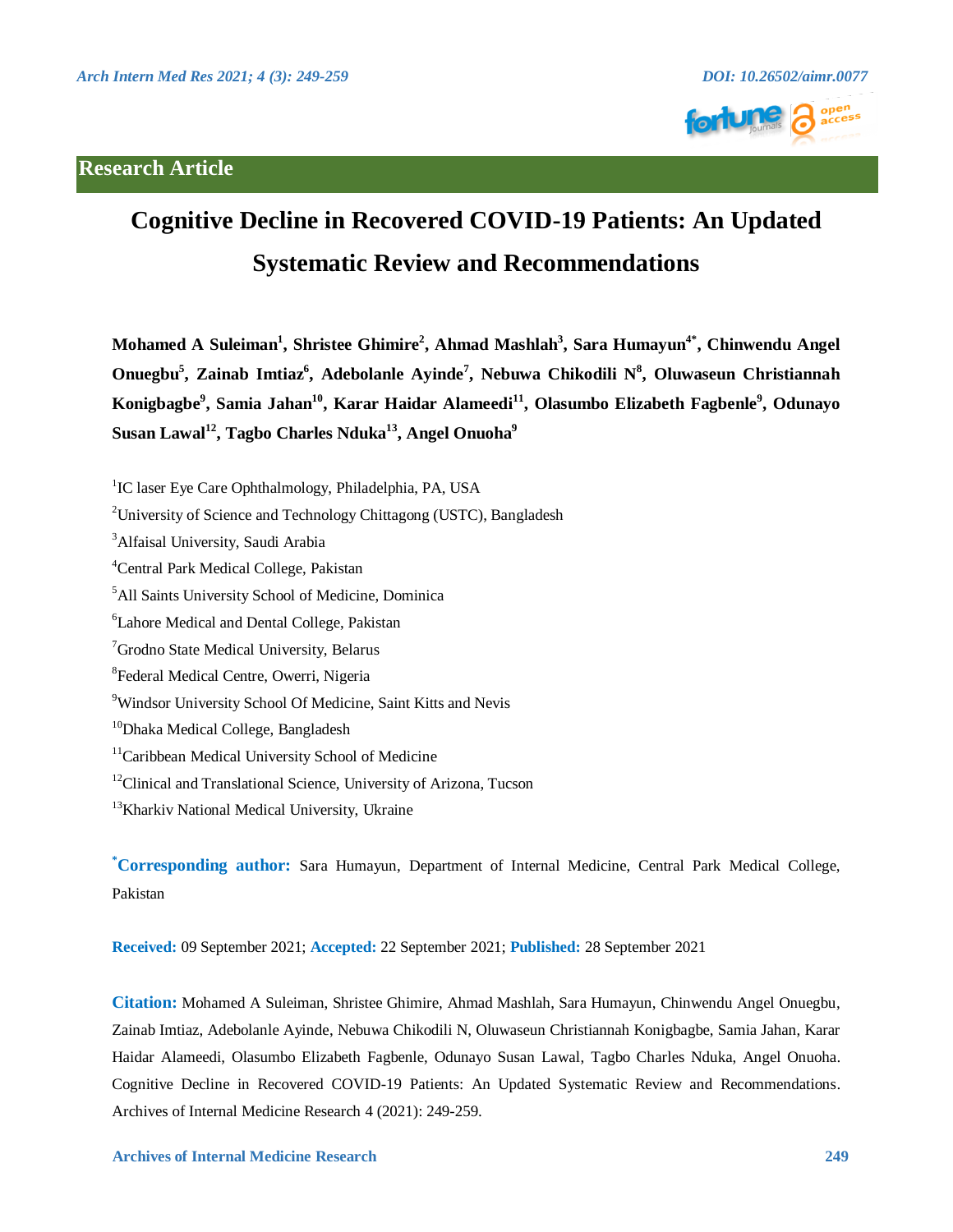#### **Abstract**

**Background:** As the coronavirus disease 2019 (COVID-19) pandemic has advanced to its second year, the focus is shifting to the long-term impact of COVID-19 infections on the health of survivors, particularly cognitive decline following recovery from COVID-19 infection.

In this systematic review, we collate findings from current literature to describe the impact of COVID-19 infection on cognition after recovery in confirmed cases.

**Methods:** Preferred Reporting Items for Systematic Reviews and Meta-Analyses (PRISMA) guidelines were used to report findings. The following combination of keywords was used to search Pubmed, ClinicalKey, Scopus, and Cochrane Library: "cognitive OR cognition", "decline OR deficit OR impairment", and "COVID-19 OR corona OR SARS-CoV-2". The outcome was to assess whether recovered COVID-19 patients had a higher risk of cognitive impairment while noting the severity of initial infection.

**Results:** Of 1,874 records identified during database search, 92 were assessed using full-texts, and 9 studies were included in the qualitative analysis. We presented data for 1,936 patients. The incidence of cognitive impairment was determined for 1,875 out of 1,936 participants. Notably, 615 (32.8%) recovered COVID-19 patients presented with cognitive impairment.

**Conclusion:** Various contributors have been implicated in the post-COVID-19 cognitive impairment. Further elucidation is necessary to understand the neurotropic impact of the virus.

**Keywords:** Cognitive; COVID-19; Neurological; Neurotropism

As the coronavirus disease 2019 (COVID-19) pandemic has advanced to its second year, the focus is shifting to the long-term impact of COVID-19 infections on the health of survivors. There has been a great emphasis placed on the cognitive decline following recovery from COVID-19 infection [1]. The severe acute respiratory syndrome coronavirus-2 (SARS-CoV-2) virion has been implicated for its infiltration of the central nervous system (CNS) [2]. The association of neurotropism and viruses is not new as neurotropism was also documented during the 1918 influenza pandemic [3]. However, attention of the CNS impact of COVID-19 infection had not been evaluated in longer-term clinical presentations until the last few months [4]. The number of recovered patients has been increasing, resulting in emerging data of cognitive decline. Studies have reported at least onethird of COVID-19 patients manifesting neurological symptoms and over 20% of hospitalized patients with delirium in the acute stages of infection, identified with signs including confusion and agitation [5, 6]. High-risk sub-groups include patients over 65 years of age and with underlying cognitive impairment due to ongoing neurocognitive decline [7]. Underlying inflammatory process implicated in severe COVID-19 infection has also resulted in an increased likelihood of infarctions, thrombosis, coagulopathy, and increased blood-brain barrier (BBB) permeability, possibly involved in cognitive decline [7].

Mechanistically, SARS-CoV-2 infection leads to direct infiltration of the CNS cells by binding the S1 subunit of the S protein, 1 of 4 structural proteins on the virion, to the angiotensin-converting enzyme 2 receptor (ACE-2) [8]. The binding of ACE-2 with the S1 subunit results in the entry of the virus into the cells of CNS, through fusion of host and viral cells [8]. Different mechanisms have been proposed that may act in conjugation to enhance the neurotropism of SARS-CoV-2, including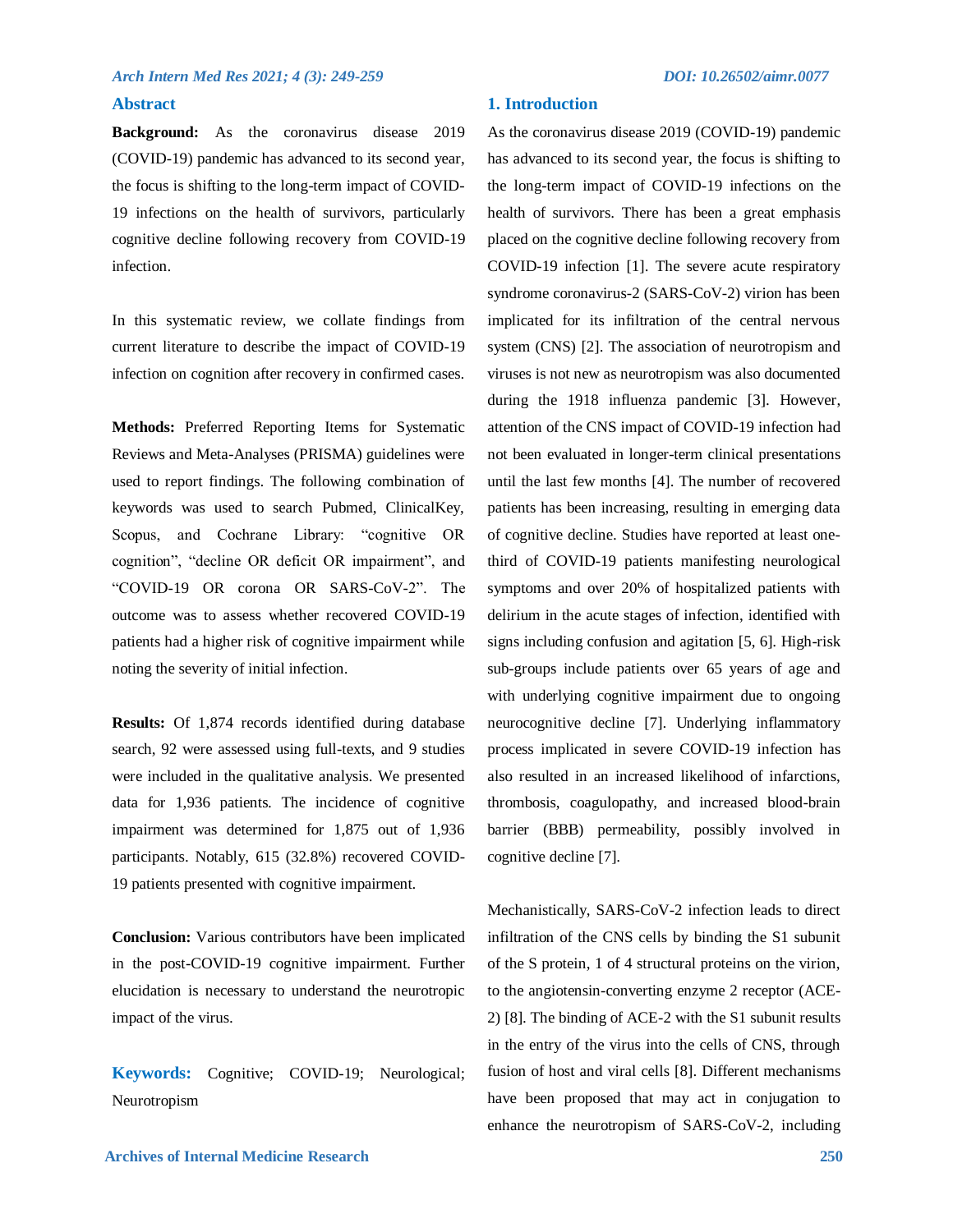retrograde axonal transport after invading peripheral olfactory neurons, and breach of the blood-brain barrier (BBB) or choroid plexus endothelial cells [9]. The underlying pathology is associated with the cytokine storm, further compromising the BBB [9]. CNS manifestations have been attributed to different etiologies including inflammatory (e.g. meningoencephalitis), and hematological (e.g. cerebrovascular disease) [10]. Taken together, the combination of the patient's risk factors, the severity of COVID-19 and treatment course contribute to the cognitive decline, independently or altogether. In this study, we review the current literature to describe the impact of COVID-19 infection on cognition after recovery in confirmed cases.

#### **2. Methods**

#### **2.1 Search strategy and selection**

We conducted a systematic review of the literature regarding cognitive decline after recovery from COVID-19 infection. Preferred Reporting Items for Systematic Reviews and Meta-Analyses (PRISMA) guidelines were used to report the findings. The following combination of keywords was used to search Pubmed, ClinicalKey, Scopus, and Cochrane Library from 2020 to April 30, 2021: "cognitive OR cognition", "decline OR deficit OR impairment", and "COVID-19 OR corona OR SARS-CoV-2". Studies prior to 2020 were excluded. Further screening was conducted using an umbrella review method to screen for eligible studies from the reference list of selected studies. Journals including the Lancet, JAMA, BMJ, NEJM, and Annals of Internal Medicine were manually screened for eligib-

le studies. To minimize bias, two independent reviewers screened for the studies separately. Only studies that reported original data, including case reports, observational studies, and clinical trials were selected. Other article types including abstracts, editorials, and commentaries were excluded. Studies reporting the cognitive impairments of COVID-19 in sub-acute or long-term settings were selected. Duplicates were removed using the software Endnote X9.

### **2.2 Inclusion and exclusion criteria**

Inclusion criteria comprised of 1) studies in English, 2) including COVID-19 recovered patients, 3) follow-up period specified, 4) cognitive function assessment. All other studies were excluded. Cognitive function was commonly assessed using the Montreal Cognitive Assessment (MoCA) score and other scores listed in Table 1. Cognitive impairment is defined as a MoCA score of <24 in the absence of a known history of neurocognitive disease.

#### **2.3 Outcome and data tabulation**

The outcome was to assess whether recovered COVID-19 patients had a higher risk of cognitive impairment while noting the severity of initial infection. To ensure optimal data tabulation and presentation for eligible studies, information including 1) author-year, 2) title, 3) study design- sample size, 4) tool/parameter used, 5) incidence of cognitive impairment, 6) severity of COVID-19 infection, and 7) duration of follow up, was documented. The relevant data can be found in Table 1.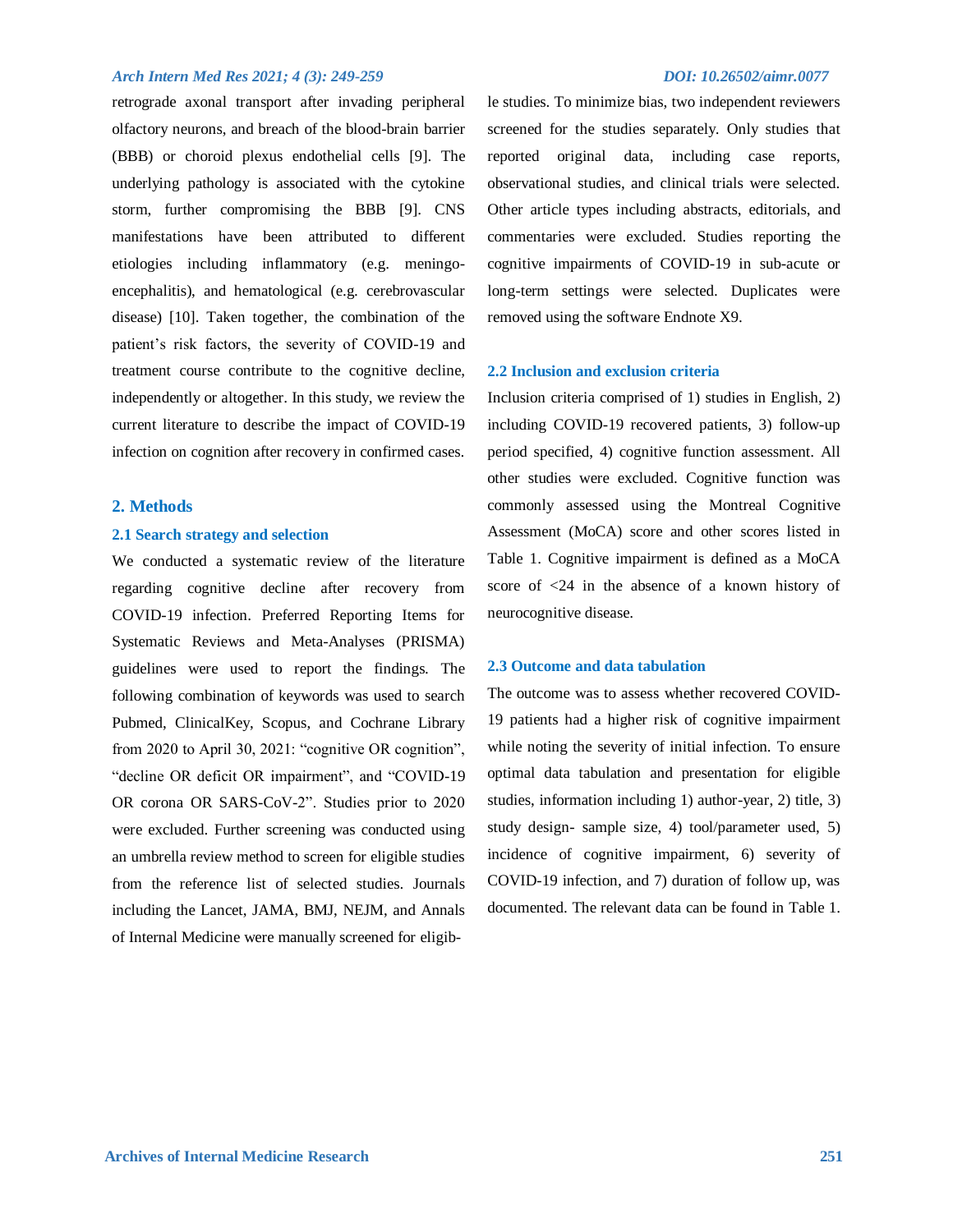| N <sub>0</sub> | Author-              | <b>Title</b>            | <b>Design</b><br><b>Study</b> | <b>Tool/Parameter used</b>      | <b>Incidence</b><br>of<br>Cognitive | <b>Severity</b><br>of | Duration of follow     |
|----------------|----------------------|-------------------------|-------------------------------|---------------------------------|-------------------------------------|-----------------------|------------------------|
|                | year                 |                         | (Sample Size)                 |                                 | <b>Impairment</b>                   | COVID-19              | up                     |
|                | De Lorenzo           | Residual<br>clinical    | Retrospective                 | Montreal Cognitive Assess-      | Cognitive impairment was            | $(68.1\%)$<br>126     | Median<br>The<br>(IQR) |
|                | et al. (2020)        | damage after COVID-     | and prospective               | ment (MoCA) score. Cogni-       | present in 47<br>$(25.4\%)$         | patients<br>were      | from hospital<br>time  |
|                |                      | 19: A retrospective     | observational                 | tive impairment was positive    | patients of which 11 (18.6%)        | hospitalized, while   | discharge to follow-up |
|                |                      | and prospective obser-  | cohort $(n=185)$              | if the score was $<$ 24 in the  | were discharged from the ED         | 59 (31.9%)<br>were    | was 23 (20-29) days    |
|                |                      | vational cohort study   |                               | absence of a known history      | 36<br>$(28.6\%)$<br>and<br>were     | discharged<br>from    |                        |
|                |                      |                         |                               | of neurocognitive disease       | hospitalized                        | ED                    |                        |
| $\overline{2}$ | <b>Bowles</b><br>et  | Surviving COVID-19      | Retrospective                 | <b>OASIS</b><br>(Outcome<br>and | 327 (23%) patients required         | 137 (10%) patients    | The mean duration of   |
|                | al. (2020)           | after hospital dischar- | observational                 | Assessment Information Set)     | prompting, while 92 (7%)            | were re-hospitaliz-   | care was $32$ (SD=     |
|                |                      | ge: Symptom, functio-   | cohort $(n=1409)$             | version D-1 datasets            | required<br>assistance<br>and       | ed, 1241 discharg-    | $25.7$ ) days*         |
|                |                      | nal, and adverse out-   |                               |                                 | direction,<br>or considerable       | ed (88.1%)            |                        |
|                |                      | comes of home health    |                               |                                 | assistance                          |                       |                        |
|                |                      | recipients              |                               |                                 |                                     |                       |                        |
| 3              | <b>Brutto</b><br>Del | Cognitive<br>decline    | Longitudinal                  | Montreal Cognitive Assess-      | 12 (13%) patients presented         | All patients (100%)   | The total person-years |
|                | et al. (2020)        | individuals<br>among    | prospective                   | ment (MoCA) score post and      | with cognitive decline              | had mild symptom-     | of follow-up from the  |
|                |                      | with a history of mild  | cohort $(n=93)$               | pre-pandemic assessments        |                                     | matic SARS-CoV-       | pre-pandemic<br>last   |
|                |                      | symptomatic SARS-       |                               |                                 |                                     | 2 infection           | MoCA test was 253.4    |
|                |                      | CoV-2 infection: A      |                               |                                 |                                     |                       | years (95% CI 242.5-   |
|                |                      | longitudinal<br>prosp-  |                               |                                 |                                     |                       | 264.2)                 |
|                |                      | ective study nested to  |                               |                                 |                                     |                       |                        |
|                |                      | a population cohort     |                               |                                 |                                     |                       |                        |
| 4              | Hosp et al.          | Cognitive impairment    | Prospective                   | Montreal Cognitive Assess-      | 18 of 26 (69.2%) patients had       | 27 (93.1%) patients   | Inpatients were follo- |
|                | (2021)               | and altered cerebral    | cohort $(n=29)$               | ment (MoCA) score $< 26$        | impaired MoCA scores with           | were discharged, 1    | wed for a total of 22  |
|                |                      | glucose metabolism in   |                               |                                 | an emphasis on frontoparietal       | (3%)<br>still<br>was  | days, with cognitive   |
|                |                      | the subacute stage of   |                               |                                 | cognitive functions                 | hospitalized          | symptoms onset at      |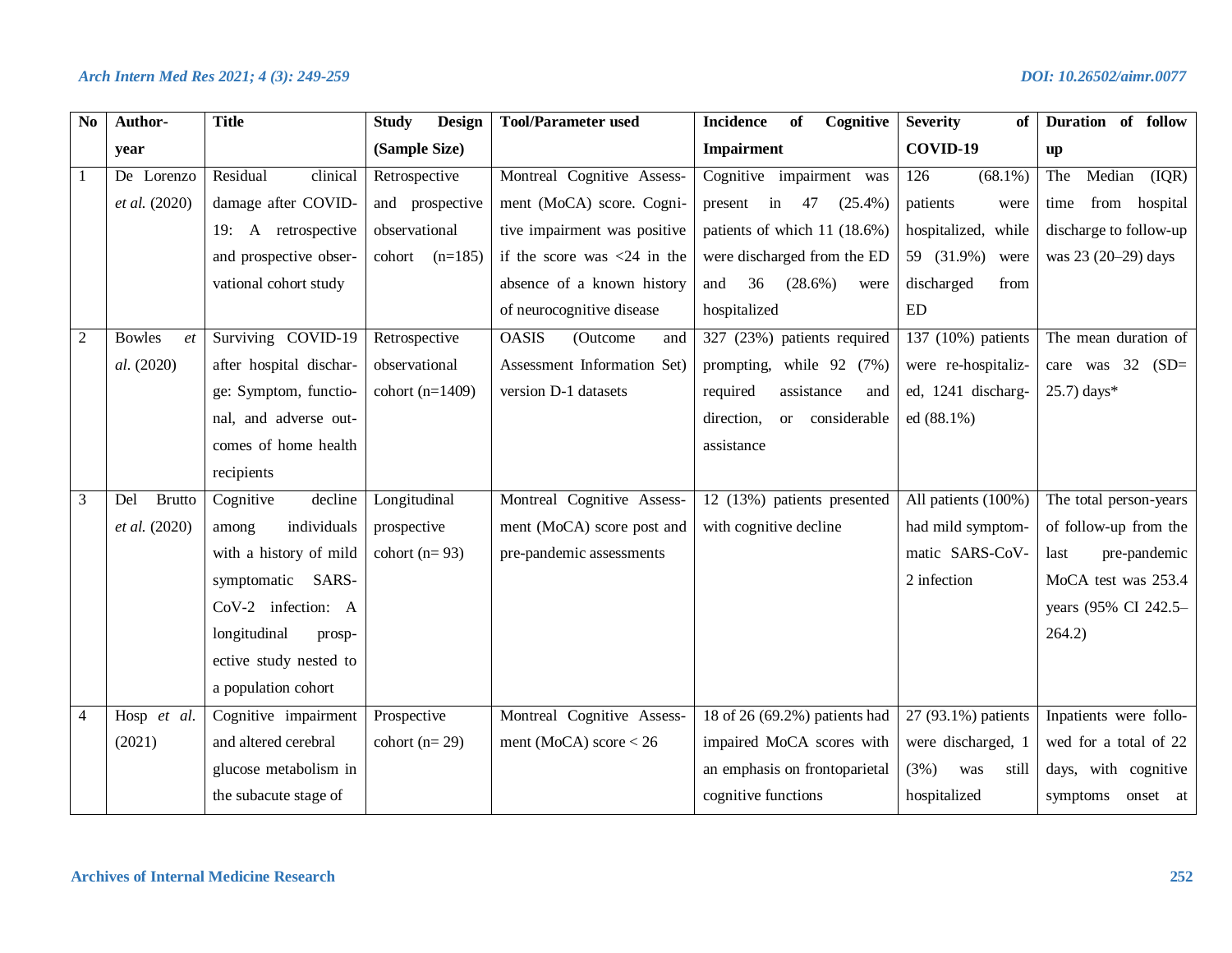|   |                | $COVID-19$              |                   |                                    |                                     |                               | 18.4 days (SD=2.3)         |
|---|----------------|-------------------------|-------------------|------------------------------------|-------------------------------------|-------------------------------|----------------------------|
| 5 | Zhou et al.    | landscape<br>The<br>of  | Observational     | iPad-based<br>online               | $COVID-19$<br>patients<br><b>VS</b> | None $(0\%)$ of the           | Neuropsychological         |
|   | (2020)         | cognitive function in   | cross-sectional,  | neuropsychological tests (the      | (Mean scores):<br>Controls          | included<br>patients          | assessments<br>were        |
|   |                | recovered COVID-19      | COVID-19<br>29    | Trail Making Test (TMT),           | TMT (47.82 vs 49.76), SCT           | had severe SARS-              | conducted 2-3 weeks        |
|   |                | patients                | participants and  | Sign Coding Test (SCT),            | (32.14 vs 34.48), CPT part 1,       | CoV-2 infection at            | from<br>post-recovery      |
|   |                |                         | 29 controls $(n=$ | <b>Continuous Performance Test</b> | 2,3 had different reaction          | the time of testing           | infection                  |
|   |                |                         | 58)               | (CPT), and Digital Span Test       | times, and DST (19.24 vs            | and only recovered            |                            |
|   |                |                         |                   | (DST)                              | $18.97$ <sup>**</sup>               | $(100\%)$ ones were           |                            |
|   |                |                         |                   |                                    |                                     | included                      |                            |
| 6 | Miskowiaka     | Cognitive impairments   | Prospective       | for<br>Cognitive<br>Screen         | (65%)<br>patients<br>19<br>were     | All patients (100%)           | Patients<br>were           |
|   | et al. (2021)  | months<br>after<br>four | cohort $(n=29)$   | Impairment in Psychiatry-          | classified as (selective and/or     | were admitted to              | followed<br>for<br>$3 - 4$ |
|   |                | COVID-19<br>hospital    |                   | Danish Version (SCIP-D),           | global) cognitively impaired        | the hospital at the           | months                     |
|   |                | discharge:<br>Pattern,  |                   | Trail Making Test-Part B           |                                     | time of infection,            |                            |
|   |                | severity, and associa-  |                   | $(TMT-B),$<br>the Cognitive        |                                     | but only 1 had                |                            |
|   |                | with<br>illness<br>tion |                   | Failures Questionnaire (CFQ)       |                                     | required mechan-              |                            |
|   |                | variables               |                   |                                    |                                     | ical ventilation              |                            |
| 7 | Alemanno et    | COVID-19 cognitive      | Prospective       | Mini-Mental State Evaluation       | 73 (83.9%) patients presented       | All included pati-            | Follow-ups<br>were         |
|   | al. (2021)     | deficits after respire- | cohort $(n=87)$   | (MMSE), Montreal Cognitive         | with cognitive defects              | ents (100%) were              | performed 1 month          |
|   |                | atory assistance in the |                   | Assessment (MoCA)                  |                                     | previously admit-             | after home discharge       |
|   |                | subacute phase: A       |                   |                                    |                                     | ed to the ED, ICU,            |                            |
|   |                | COVID-rehabilitation    |                   |                                    |                                     | RHDCU of infec-               |                            |
|   |                | unit experience         |                   |                                    |                                     | tious disease units           |                            |
| 8 | Ferrucci<br>et | Long-lasting cognitive  | Prospective       | Montreal Cognitive Assess-         | 23 (60.5%) patients showed          | Of 33, 21 patients            | Days between hospital      |
|   | al. (2021)     | abnormalities<br>after  | cohort ( $n=38$ ) | ment (MoCA), Brief Repea-          | cognitive abnormalities, {16}       | had no ARDS, 10               | discharge and cogn-        |
|   |                | COVID-19                |                   | table Battery of Neuropsy-         | $(42%)$ had slowing of cogni-       | had mild ARDS,                | itive assessment were      |
|   |                |                         |                   | chological Tests (BRB-NT)          | tive processing speed and 7         | $\overline{2}$<br>and<br>were | $132.9 (SD=36.62)$         |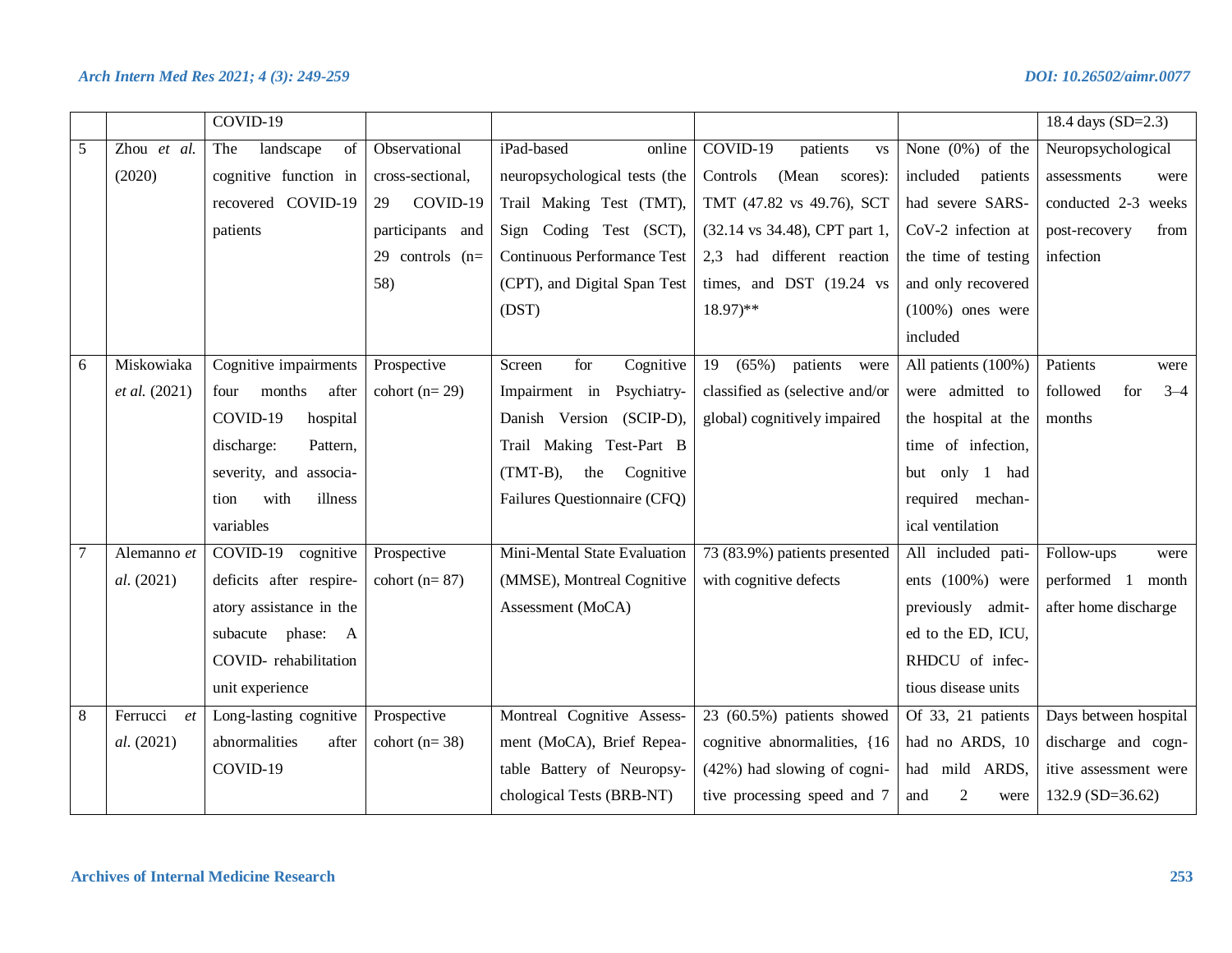|    |                      |                           |                  |                                                       | $(20%)$ had long-term verbal classified as mode- |                      |                         |
|----|----------------------|---------------------------|------------------|-------------------------------------------------------|--------------------------------------------------|----------------------|-------------------------|
|    |                      |                           |                  |                                                       | spatial<br>memory<br>and                         | rate ARDS            |                         |
|    |                      |                           |                  |                                                       | dysfunctions }                                   |                      |                         |
| -9 | <b>Blazhenets</b>    | $e$ vident<br>Slow<br>but | Prospective case | Montreal Cognitive Assess-                            | $(50\%)$<br>$\overline{4}$<br>patients<br>had    | All patients (100%)  | Patients<br>were follo- |
|    | <i>et al.</i> (2021) | recovery from neoco-      | series $(n=8)$   | ment (MoCA) and ${}^{18}F$ -FDG cognitive impairments |                                                  | hospitalized<br>were | wed for around six      |
|    |                      | rtical dysfunction and    |                  | PET scans                                             |                                                  | (25%)<br>with<br>2   | months after symptom    |
|    |                      | cognitive impairment      |                  |                                                       |                                                  | requiring<br>ICU     | onset                   |
|    |                      | in a series of chronic    |                  |                                                       |                                                  | treatment            |                         |
|    |                      | COVID-19 patients         |                  |                                                       |                                                  |                      |                         |

\* Follow-up was defined as the time until the first adverse event or the completion of study (until 15 September 2020)

\*\*CPT was divided into three parts, showing continuous selection, selective attention, and impulse. Significant differences were found in CPT scores between COVID-19 patients and the control, with no significance between TMT, DST, or SCT.

ED: Emergency department, CI: Confidence interval, ICU: Intensive care unit, IQR: Interquartile range , MoCA: Montreal cognitive assessment, RHDCU: Respiratory high dependency care units.

**Table 1:** Characteristics of included studies.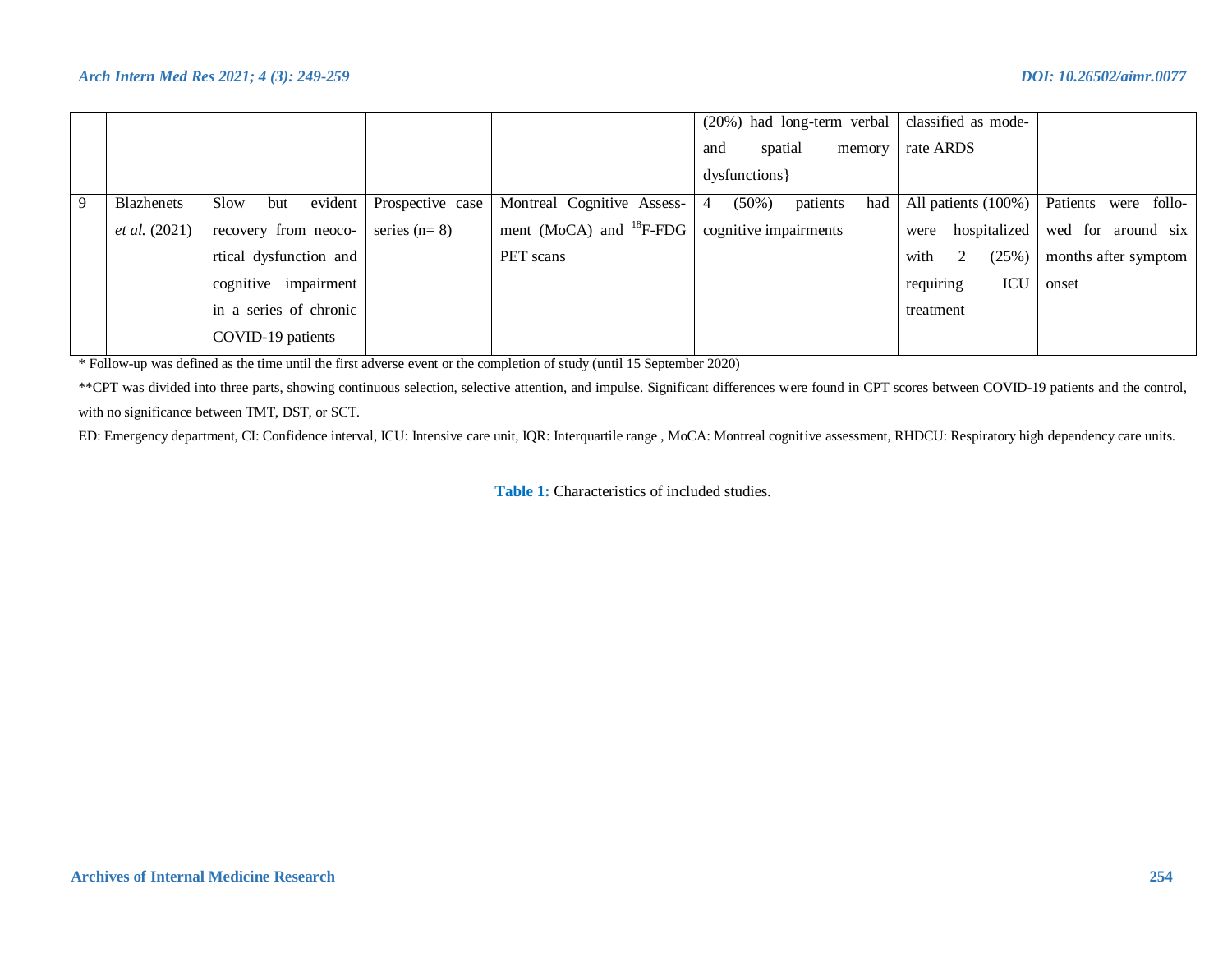### **3. Results**

The PRISMA flowchart is shown in Figure 1. During the first round of screening, a total of 1,874 results were yielded. After duplicates were removed, 1,633 results were assessed for abstracts and titles. During the second round, 1,250 results were excluded as they met the exclusion criteria. In the final round, 92 records were assessed using full-texts, and 9 studies were included in the qualitative analysis. We presented data for a total of 1,936 patients from all included studies. The characteristics of all included studies are listed in Table 1.



**Figure 1:** PRISMA flowchart.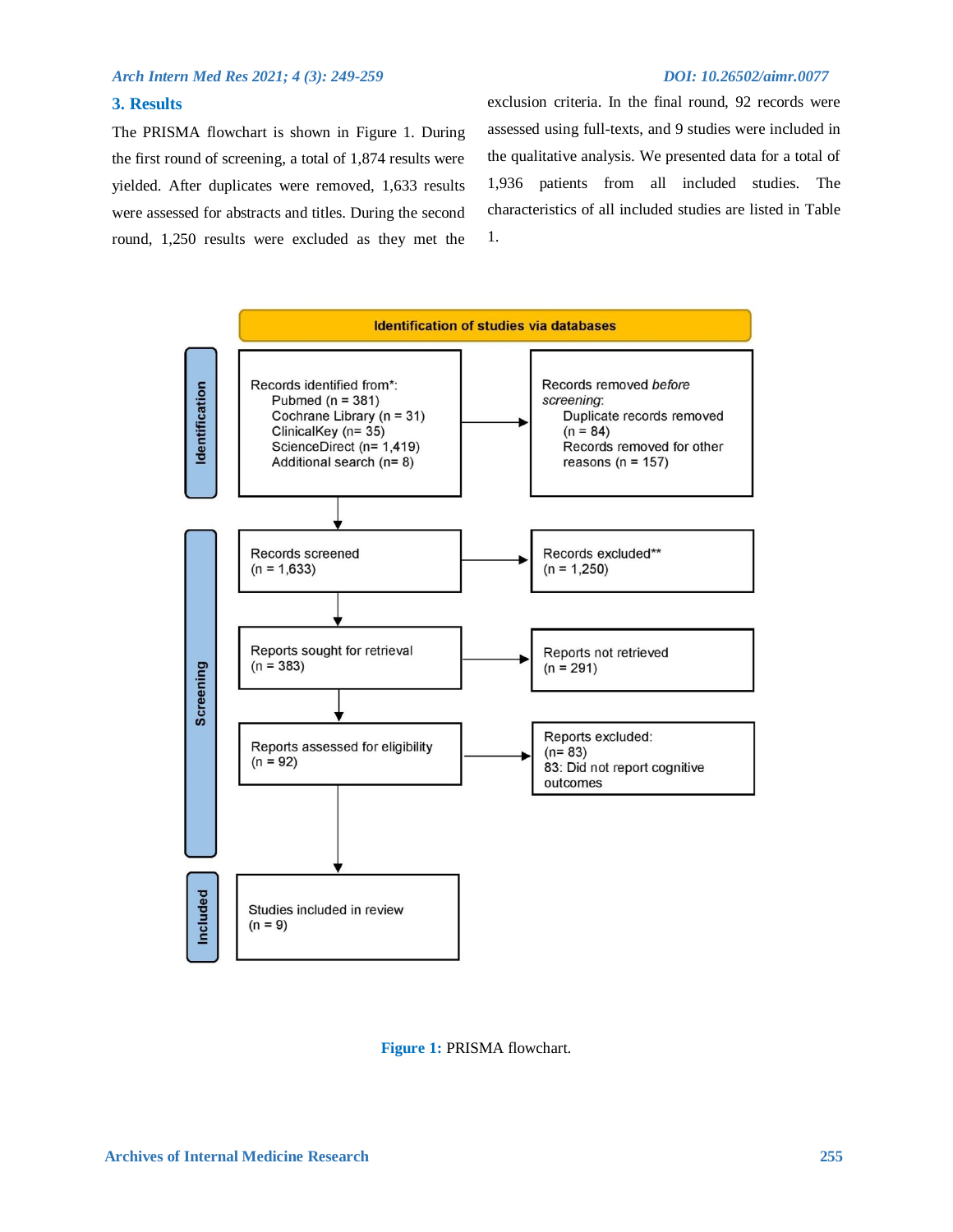All included studies were observational cohort studies or case series. The common tools used to assess cognitive impairment included primarily the Montreal Cognitive Assessment (MoCA) score, with others including iPad-based online neuropsychological tests, OASIS (Outcome and Assessment Information Set) version D-1 datasets, and Mini-Mental State Evaluation (MMSE). The incidence of cognitive impairment was determined for 1,875 out of 1,936 participants. Notably, 615 (32.8%) recovered COVID-19 patients presented with cognitive impairment. The severity of COVID-19 infection was variable among all included studies ranging from mild to moderate ARDS, requiring ICU treatment and mechanical ventilation. The standard duration of follow up ranged from 1 week to 6 months post-recovery (Table 1).

### **4. Discussion**

We are still focusing on the acute life-threatening consequences of COVID-19 with the ongoing third wave of the pandemic. However, there has been a shift in attention to sub-acute and long-term impacts of COVID-19 among recovered individuals. The underlying pathogenesis of SARS-CoV-2 is associated with abrupt immune-inflammatory processes [11]. The penetration of the SARS-CoV-2 virus to the brain through the BBB may be potentially associated with longer-term consequences. As the recovered COVID-19 patients start manifesting potential complications, the healthcare system may witness patients with cognitive decline. As observed across studies, patients who have been discharged after recovery from COVID-19 have not been able to return to baseline cognitive function in the sub-acute phases [12]. The implicated cytokine storm syndrome in COVID-19 infection is suspected of causing small punctate strokes that may not manifest with overt neurological deficits [13]. However, these patients may complain of compromised memory, attention, or processing speed [13]. It is, therefore,

advisable to follow these patients 6-8 months after discharge to observe the longevity of cognitive impairment. If is significant impairment in certain cognitive domains, it is necessary to consider neurocognitive rehabilitation to aid their return to baseline level [14]. Neurocognitive rehabilitation may prevent these patients from witnessing worse agerelated cognitive decline later.

Importantly, evidence has consistently demonstrated the relevance of vascular risk among COVID-19 infections. Patients who have a higher risk of vascular complications such as diabetics, hypertensives, and obese patients, are more likely to manifest direr outcomes [15]. Given the limitations on the cognitive function data in the longer term after COVID-19 infection, there is increased emphasis on documenting these potential causal factors. So far, SARS-CoV-2 invasion has been recognized in the peripheral olfactory neurons, resulting in virally-induced acute anosmia [16]. The further transmission of the virus to the cortical regions is through the entorhinal cortex and hippocampus via the trans-synaptic route [17]. The potential link of these cortical regions impacting memory and spatial navigation cannot be undermined. In combination with other complications such as vascular and inflammatory pathologies, the risk of longterm cognitive decline among recovered COVID-19 patients is present. As the COVID-19 infection affects elderly patients severely, it poses an additional challenge of the acceleration of the onset of neurodegenerative dementia [18]. These neural pathways have also been overlapped with Parkinson's and Alzheimer's disease due to the potential involvement of the medial temporal lobe [19]. If such an overlap exists, it may serve as an anatomical basis for the acceleration of beta-amyloid and tau pathologies which are also associated with other viruses including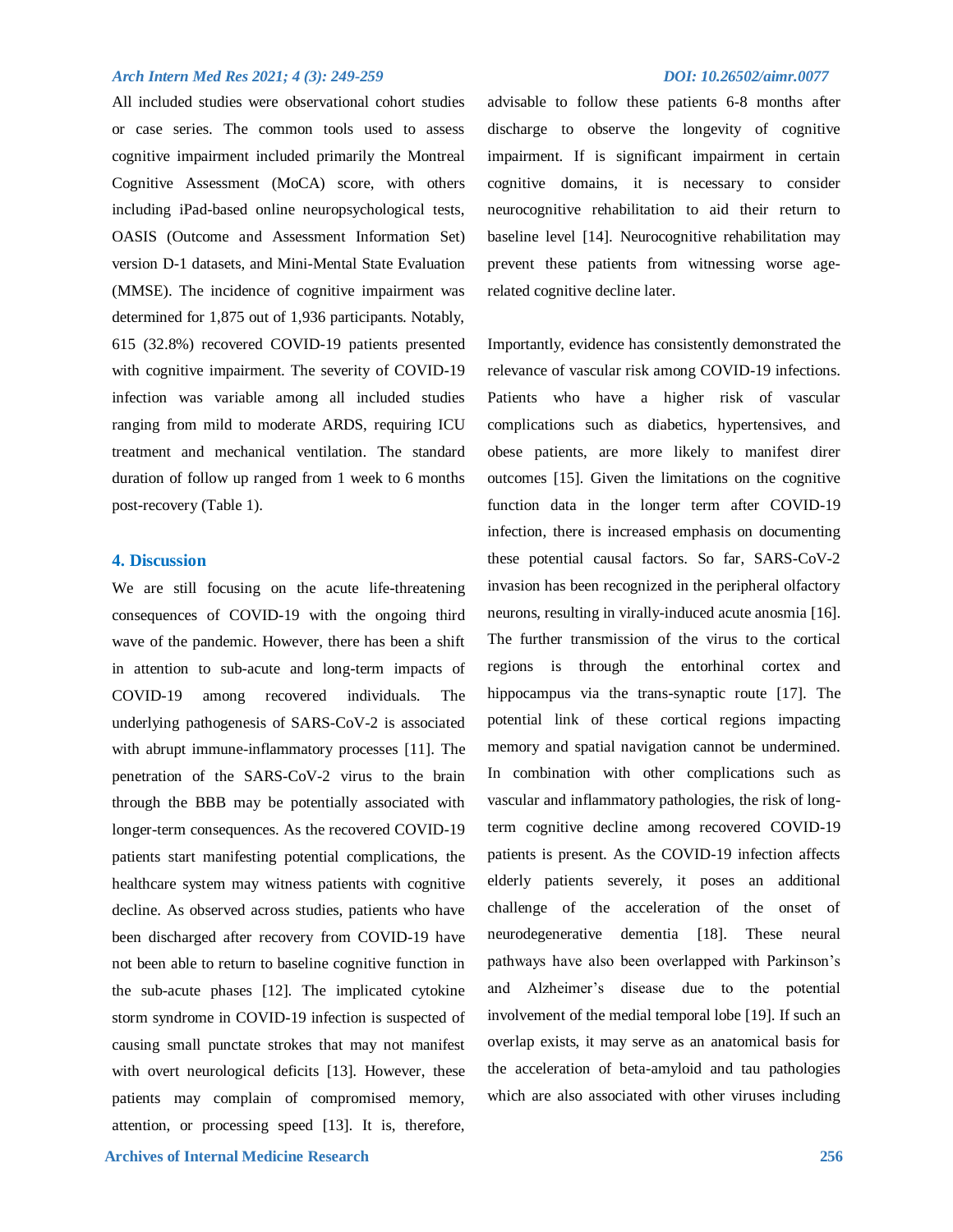herpes virus and human immunodeficiency virus (HIV) [20].

As ACE-2 is widely distributed across multiple organs, the inflammatory process identified as the cytokine storm is associated with elevated cytokines and chemokines. The high levels of these cytokines are associated with increased vascular permeability, edema, and inflammation across different organs [21]. The involvement of the CNS system may be a combination of systemic inflammation, direct neurotropism, and cerebrovascular changes [22]. Direct invasion of the CNS has also been described in previous coronavirus outbreaks [23]. Consequently, it may be of great importance to assess the contribution of the SARS-CoV-2 virus to neurodegenerative or demyelination processes as a cause of cognitive decline [24]. It is important to note that while the biological mechanisms of COVID-19 infection have been discussed in the literature, the impact of psychological stress on the cognitive decline cannot be ignored. Patients who have recovered from COVID-19 infection in their sub-acute phases may have witnessed extreme levels of stress [25]. While chemokines and cytokines have been closely monitored during acute phases of infection, the release of stress hormones such as cortisol and steroids within the body may also result in sub-acute cognitive decline [26]. Highlighting the biopsychosocial model in COVID-19 infection is essential to assess patients at risk for cognitive decline in the long-term and is yet to be monitored [27].

### **4.1 Limitations**

The present study is a systematic review that assessed factors contributing to the cognitive decline in recovered COVID-19 patients. However, the following limitations should be taken into account during the interpretation of our findings. Firstly, there was limited data on long-term cognitive decline among COVID-19 survivors, possibly due to lack of follow-up by the

patient or the lack of neuro-symptomatology. Secondly, various observational studies included in the review utilized different tools/parameters to note cognitive decline, which possibly led to different definitions of cognitive decline in the post-infectious period. Thirdly, we could not determine whether any external contributors such as lack of access to healthcare or socioeconomic discrepancies affected cognitive functions, which should be explored further across all settings worldwide. Finally, we did not synthesize data on the influence of antiviral therapy on cognitive functions.

### **4.2 Recommendations**

Potential effects of SARS-CoV-2 may theoretically manifest years later, following penetration at the neuronal level, disrupting the cellular mitochondrial function and protein folding [28]. Decades later among younger patients, the latent CNS SARS-CoV-2 virus may hypothetically lead to brain degeneration [28]. As discussed in this study, there is a need to identify the prevalence and underlying mechanisms of the long-term impact of COVID-19 infection on cognitive function. As such, *in vivo* and *in vitro* lab studies may be able to identify the neurotropism of the SARS-CoV-2 virion. Observational studies may be able to document epidemiological information including demographics, psychosocial, and biological risk factors. Extracting the direct and indirect impact of COVID-19 infection may be assessed through functional imaging of implicated brain regions. With more objective cognitive testing, the psychological and cognitive dysfunction may help eliminate psychological health challenges. With better insight into the acute stages of COVID-19 infection during the first wave of the pandemic, the second and further waves now require focus on the long-term cognitive impairment, which also incorporates the risk of dementia. Lessons learned during the first stage of the pandemic have improved acute clinical outcomes.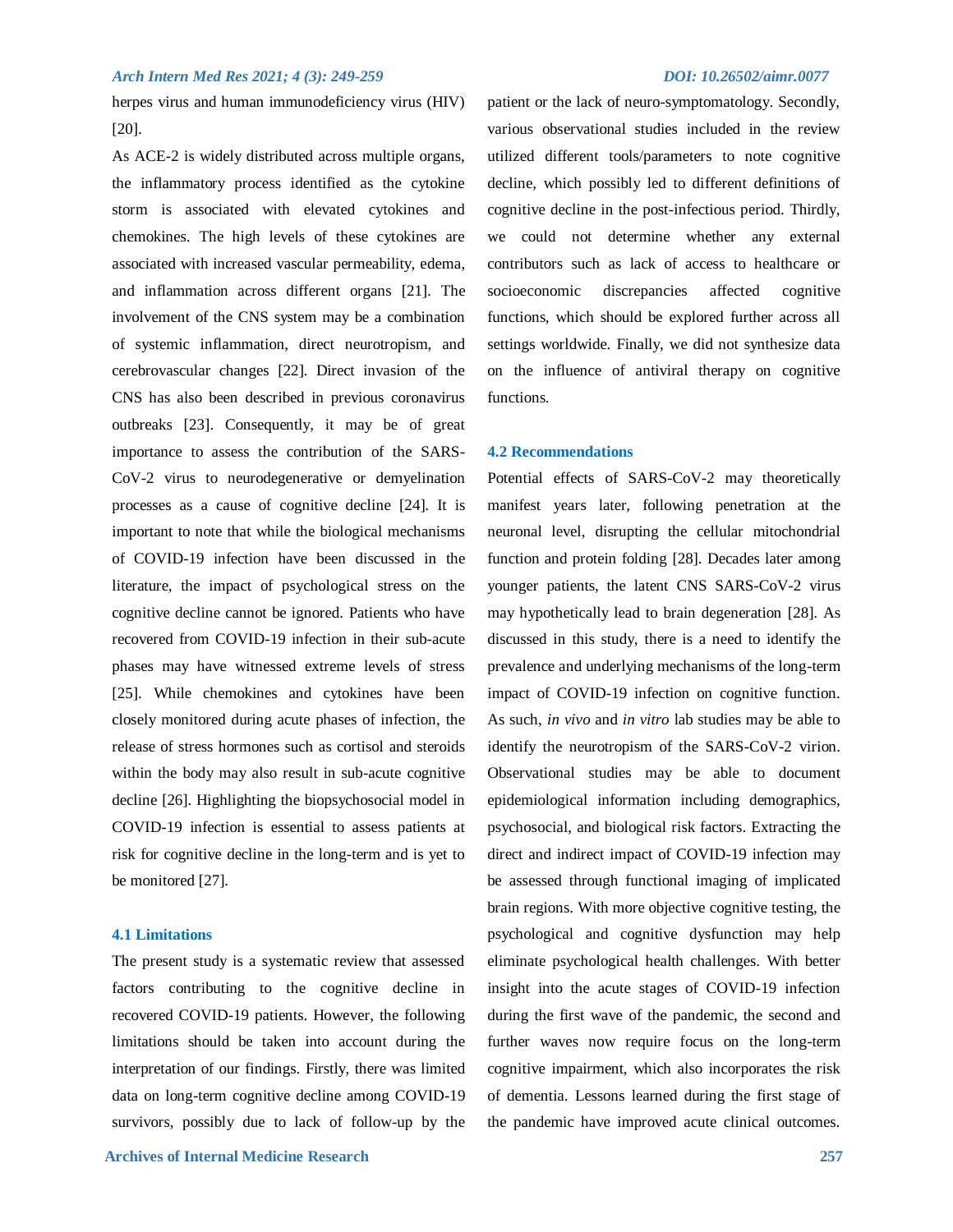As the second stage unfolds, it is imperative that attention now should be on the implications of COVID‐ 19 infection for long‐term cognitive impairment and dementia risk. To aid prospective detection and intervention with pharmacological strategies, the engagement of public health bodies may be essential. A consistent approach such as documenting cognitive impairment among recovered COVID-19 patients in registries may allow for the identification of trends of potentially increased neurological diseases later in life.

#### **5. Conclusion**

Various factors have been implicated in the post-COVID-19 cognitive impairment. While these mechanisms seem compelling, further elucidation is necessary to understand the neurotropic impact of the virus. Ongoing scientific literature has hinted towards a longer-term cognitive impairment that cannot be ignored given the magnitude of the COVID-19 pandemic, now in its second year globally.

### **References**

- 1. Prescott HC, Girard TD. Recovery from severe COVID-19: leveraging the lessons of survival from sepsis. Jama 324 (2020): 739-740.
- 2. Paniz‐Mondolfi A, Bryce C, Grimes Z, et al. Central nervous system involvement by severe acute respiratory syndrome coronavirus‐2 (SARS‐CoV‐2). J Med Virol 92 (2020): 699- 702.
- 3. Henry J, Smeyne RJ, Jang H, et al. Parkinsonism and neurological manifestations of influenza throughout the 20th and 21st centuries. Parkinsonism Relat Disord 16 (2010): 566-571.
- 4. Alam SB, Willows S, Kulka M, et al. Severe acute respiratory syndrome coronavirus 2 may be an underappreciated pathogen of the central

nervous system. Eur J Neurol 27 (2020): 2348- 2360.

- 5. Taquet M, Geddes JR, Husain M, et al. 6 month neurological and psychiatric outcomes in 236 379 survivors of COVID-19: a retrospective cohort study using electronic health records. The Lancet Psychiatry (2021).
- 6. Kennedy M, Helfand BKI, Gou RY, et al. Delirium in Older Patients With COVID-19 Presenting to the Emergency Department. JAMA Netw open 3 (2020): e2029540 e2029540.
- 7. Baker HA, Safavynia SA, Evered LA. The 'third wave': impending cognitive and functional decline in COVID-19 survivors. Br J Anaesth 126 (2021): 44-47.
- 8. Barrantes FJ. Central nervous system targets and routes for SARS-CoV-2: Current views and new hypotheses. ACS Chem Neurosci 11 (2020): 2793-2803.
- 9. Cardona GC, Pájaro LDQ, Marzola IDQ, et al. Neurotropism of SARS-CoV 2: Mechanisms and manifestations. J Neurol Sci 412 (2020): 116824.
- 10. Ellul MA, Benjamin L, Singh B, et al. Neurological associations of COVID-19. Lancet Neurol (2020).
- 11. Shah VK, Firmal P, Alam A, et al. Overview of immune response during SARS-CoV-2 infection: lessons from the past. Front Immunol 11 (2020): 1949.
- 12. Jaywant A, Vanderlind WM, Alexopoulos GS, et al. Frequency and profile of objective cognitive deficits in hospitalized patients recovering from COVID-19. Neuropsychopharmacology (2021): 1-6.
- 13. Fotuhi M, Mian A, Meysami S, et al. Neurobiology of COVID-19. J Alzheimers Dis 76 (2020): 3-19.